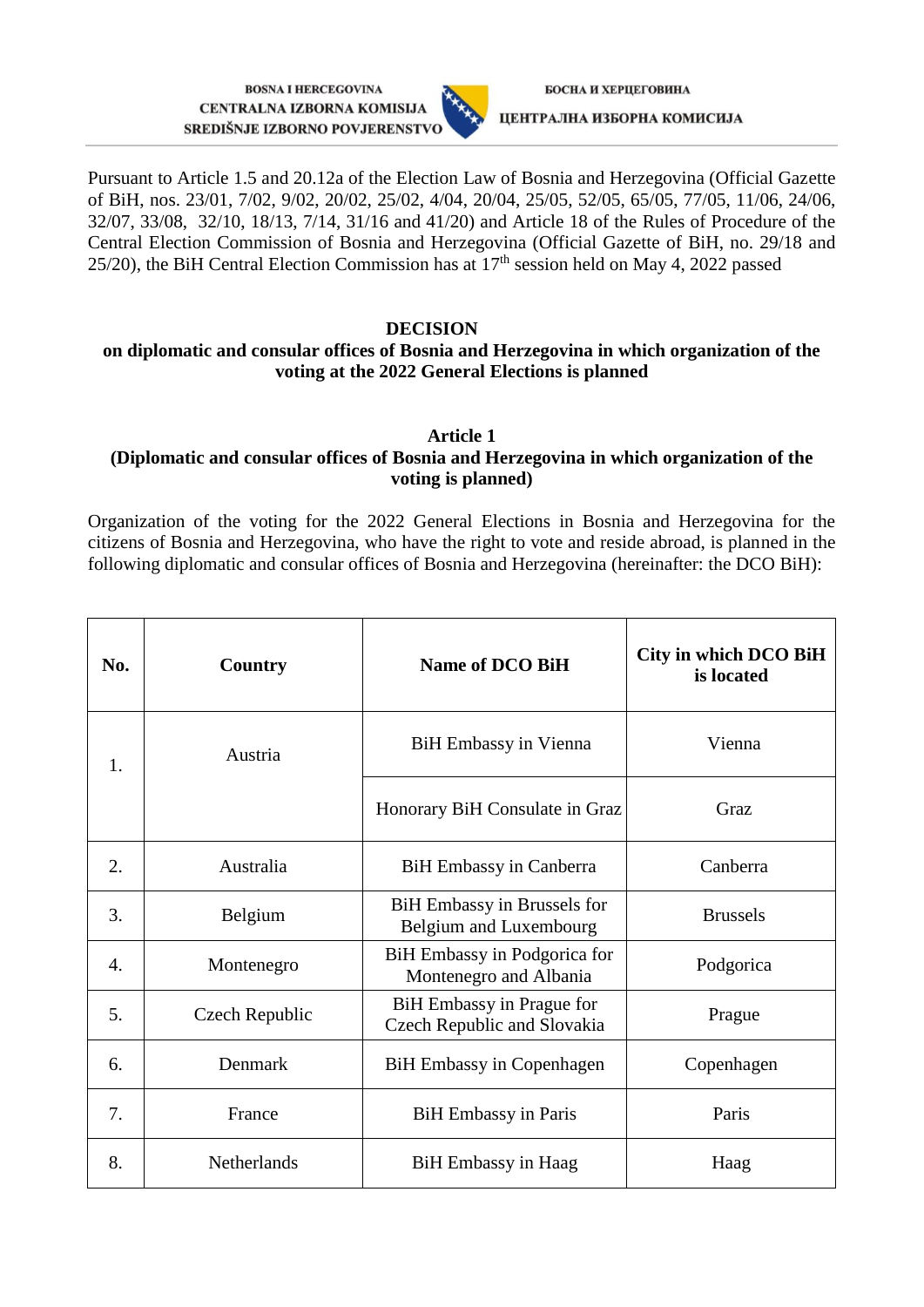| 9.  | Croatia                    | <b>BiH Embassy in Zagreb</b>                           | Zagreb          |
|-----|----------------------------|--------------------------------------------------------|-----------------|
| 10. | Italy                      | <b>BiH Embassy in Rome</b>                             | Rome            |
|     |                            | Consulate General of BiH in<br>Milan                   | Milan           |
| 11. | Canada                     | <b>BiH</b> Embassy in Ottawa                           | Ottawa          |
| 12. | Hungary                    | BiH Embassy in in Budapest                             | <b>Budapest</b> |
| 13. | Norway                     | <b>BiH Embassy in Oslo</b>                             | Oslo            |
| 14. | Germany                    | <b>BiH</b> Embassy in Berlin                           | Berlin          |
|     |                            | Consulate General of BiH in<br>Munich                  | Munich          |
|     |                            | Consulate General of BiH in<br>Stuttgart               | Stuttgart       |
|     |                            | Consulate General of BiH in<br>Frankfurt               | Frankfurt       |
| 15. | <b>USA</b>                 | <b>BiH Embassy in Washington</b>                       | Washington      |
|     |                            | Consulate General of BiH in<br>Chicago                 | Chicago         |
| 16. | Slovenia                   | BiH Embassy in Ljubljana                               | Ljubljana       |
| 17. | Serbia                     | <b>BiH Embassy in Belgrade</b>                         | Belgrade        |
| 18. | Spain                      | BiH Embassy in Madrid                                  | Madrid          |
| 19. | <b>Swiss Confederation</b> | <b>BiH</b> Embassy in Bern                             | Bern            |
| 20. | Sweden                     | <b>BiH Embassy in Stockholm</b>                        | Stockholm       |
| 21. | Turkey                     | Consulate General of BiH in<br>Istanbul                | Istanbul        |
| 22. | <b>Great Britain</b>       | BiH Embassy in London for<br>Great Britain and Ireland | London          |